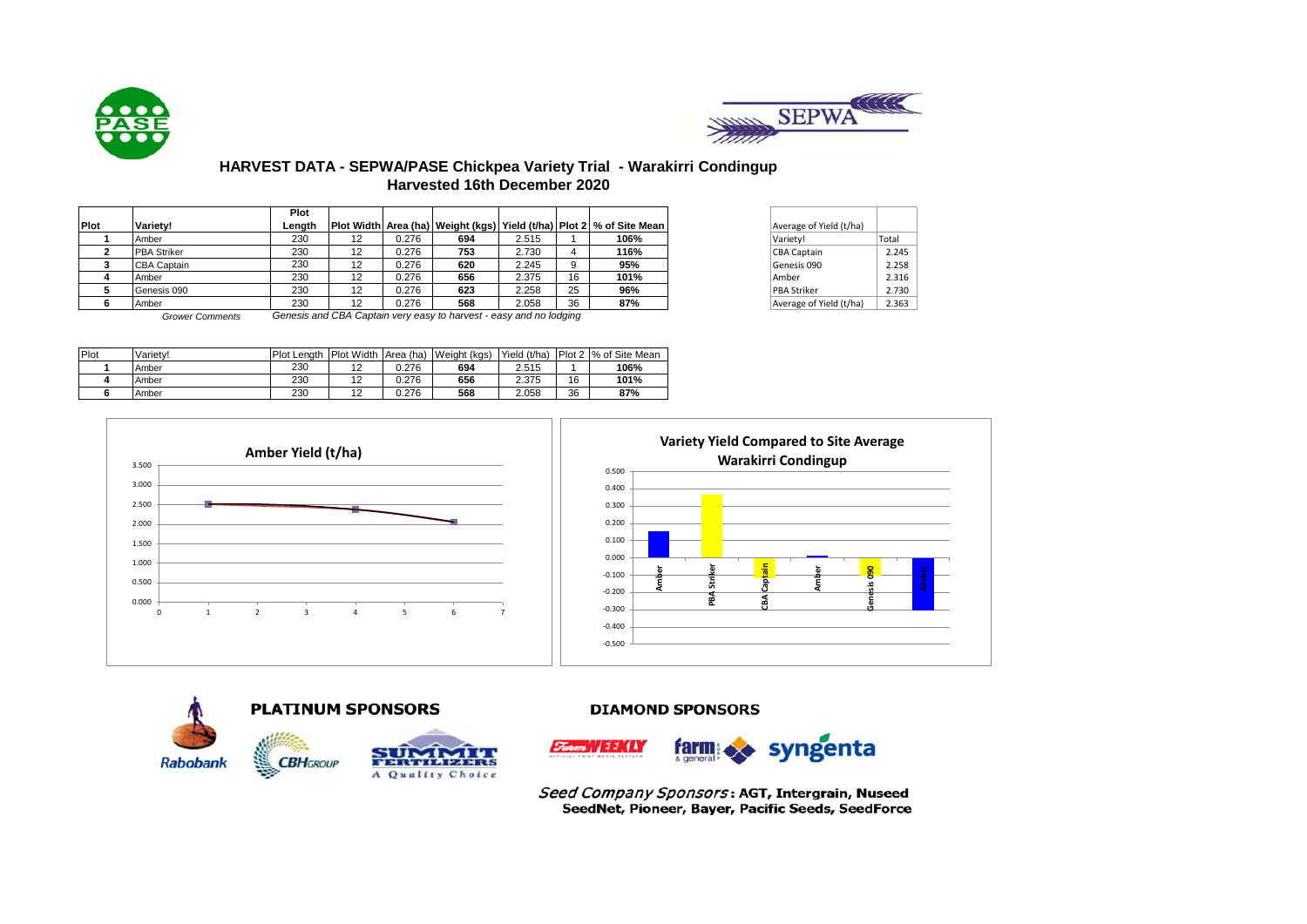





| Plot | Variety!           | Yield (t/ha) | % of Site Mean |
|------|--------------------|--------------|----------------|
|      | Amber              | 2.515        | 106%           |
|      | <b>PBA Striker</b> | 2.730        | 116%           |
|      | <b>CBA Captain</b> | 2.245        | 95%            |
|      | Amber              | 2.375        | 101%           |
|      | Genesis 090        | 2.258        | 96%            |
|      | Amber              | 2.058        | 87%            |

*Genesis and CBA Captain very easy to harvest - easy and no lodging*

**Site Details**

**PLATINUM SPONSORS** 

| <b>Soil Description:</b> | Sandy Gravel  |
|--------------------------|---------------|
| Date Sown:               | Friday, 29 Ma |
| <b>Date Harvested</b>    | Wednesday,    |
| <b>Seeding Rate:</b>     | 120 kg/ha     |

**Seeding Rate:** 120 kg/ha Friday, 29 May 2020 Wednesday, 16 December 2020

**CBH**GROUP







#### **Statistical Analysis**

| <b>Plot Dimensions</b> |           |           |                          | Site Mean (t/ha)                | 2.363 |  |
|------------------------|-----------|-----------|--------------------------|---------------------------------|-------|--|
| Length (m)             | Width (m) | Area (m2) | <b>Conversion Factor</b> | Probability                     | 0.195 |  |
| 230                    |           | 0.28      | 3.62                     | Least significant difference 5% | 0.724 |  |
|                        |           |           |                          | <b>CV %</b>                     | 1.9   |  |

#### **DIAMOND SPONSORS**





Seed Company Sponsors: AGT, Intergrain, Nuseed SeedNet, Pioneer, Bayer, Pacific Seeds, SeedForce